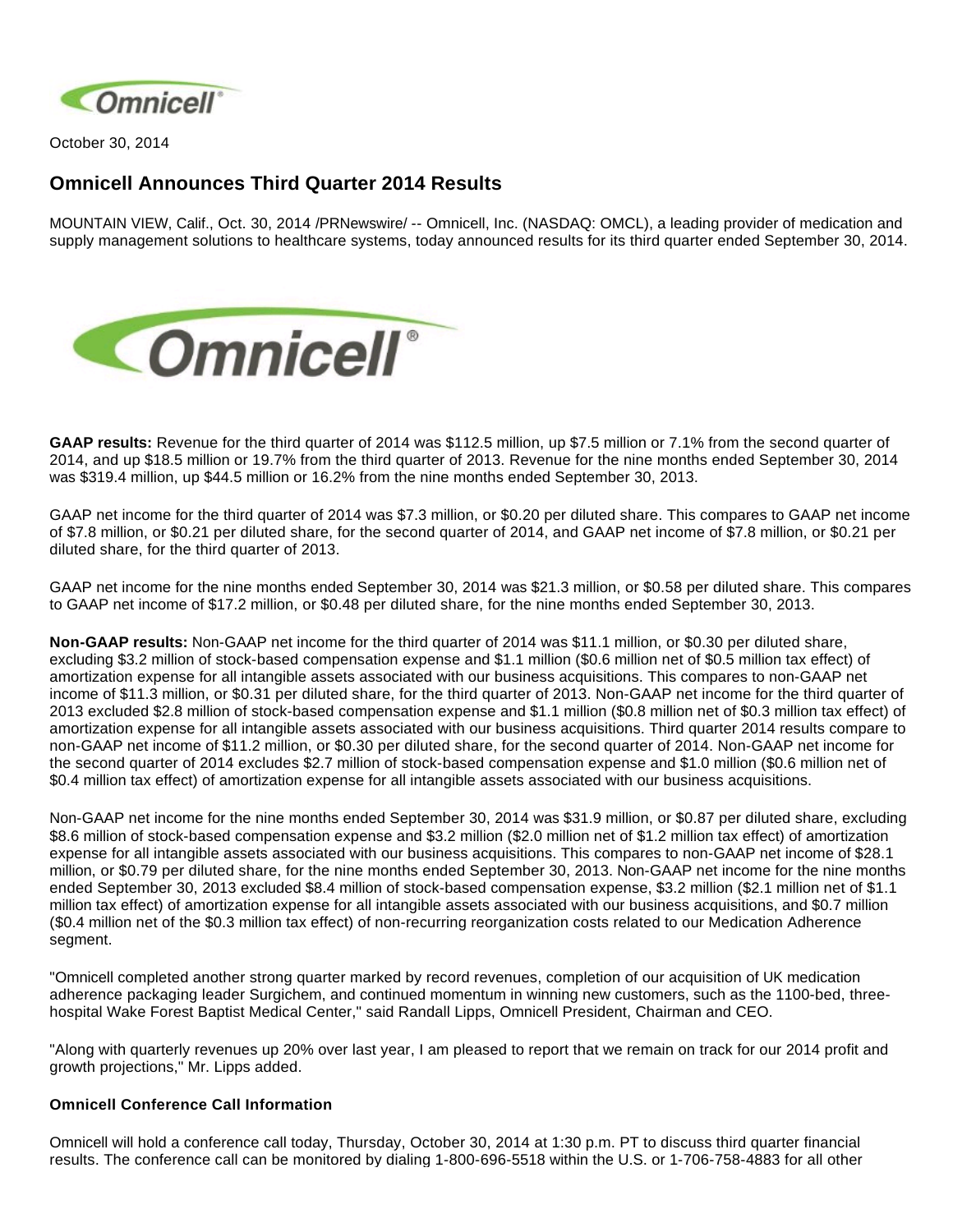locations. The Conference ID # is 22016852. Internet users can access the conference call at <http://ir.omnicell.com/events.cfm>. A replay of the call will be available today at approximately 4:30 p.m. PT and will be available until 11:59 p.m. PT on November 30, 2014. The replay access numbers are 1-855-859-2056 within the U.S. and 1-404-537-3406 for all other locations, Conference ID # is 22016852.

## **About Omnicell**

Since 1992, Omnicell (NASDAQ: OMCL) has been creating new efficiencies to improve patient care, anywhere it is delivered. Omnicell is a leading supplier of comprehensive automation and business analytics software for patient-centric medication and supply management across the entire health care continuum—from the acute care hospital setting to post-acute skilled nursing and long-term care facilities to the home.

More than 3,000 customers worldwide have utilized Omnicell Automation and Analytics solutions to increase operational efficiency, reduce errors, deliver actionable intelligence and improve patient safety. Omnicell Medication Adherence solutions, including its MTS Medication Technologies brand, provide innovative medication adherence packaging solutions to help reduce costly hospital readmissions. In addition, these solutions enable approximately 6,000 institutional and retail pharmacies worldwide to maintain high accuracy and quality standards in medication dispensing and administration while optimizing productivity and controlling costs.

For more information about Omnicell, please visit [www.omnicell.com](http://www.omnicell.com/).

## **Forward-Looking Statements**

To the extent any statements contained in this release deal with information that is not historical, these statements are "forward-looking statements" within the meaning of the Private Securities Litigation Reform Act of 1995. As such, they are subject to the occurrence of many events outside Omnicell's control and are subject to various risk factors that could cause actual results to differ materially from those expressed or implied in any forward-looking statement. Such statements include, but are not limited to Omnicell's expectations of revenue and earnings growth and the success of Omnicell's strategy. Risks that contribute to the uncertain nature of the forward-looking statements include our ability to take advantage of the growth opportunities in medication management across the spectrum of healthcare settings from long term care to home care, unfavorable general economic and market conditions, risks to growth and acceptance of our products and services, including competitive conversions, and to growth of the clinical automation and workflow automation market generally, the potential of increasing competition, potential regulatory changes, and the ability of the company to improve sales productivity to grow product bookings, and to develop new products and integrate acquired companies, such as Surgichem. These and other risks and uncertainties are described more fully in Omnicell's most recent filings with the Securities and Exchange Commission. Prospective investors are cautioned not to place undue reliance on forward-looking statements. All forward-looking statements contained in this press release speak only as of the date on which they were made. Omnicell undertakes no obligation to update such statements to reflect events that occur or circumstances that exist after the date on which they were made.

## **Use of Non-GAAP Financial Information**

This press release contains financial measures that are not calculated in accordance with U.S. generally accepted accounting principles (GAAP). Our management evaluates and makes operating decisions using various performance measures. In addition to Omnicell's GAAP results, we also consider non-GAAP gross profit, non-GAAP operating expenses, non-GAAP net income, and non-GAAP net income per diluted share. Additionally, we calculate Adjusted EBITDA (another non-GAAP measure) by means of adjustments to GAAP Net Income. These non-GAAP results should not be considered as an alternative to gross profit, operating expenses, net income, net income per diluted share, or any other performance measure derived in accordance with GAAP. We present these non-GAAP results because we consider them to be important supplemental measures of Omnicell's performance.

Our non-GAAP gross profit, non-GAAP operating expenses, non-GAAP net income and non-GAAP net income per diluted share are exclusive of certain items to facilitate management's review of the comparability of Omnicell's core operating results on a period to period basis because such items are not related to Omnicell's ongoing core operating results as viewed by management. We define our "core operating results" as those revenues recorded in a particular period and the expenses incurred within that period that directly drive operating income in that period. Management uses these non-GAAP financial measures in making operating decisions because, in addition to meaningful supplemental information regarding operating performance, the measures give us a better understanding of how we should invest in research and development, fund infrastructure growth and evaluate the effectiveness of marketing strategies. In calculating the above non-GAAP results, management specifically adjusted for the following excluded items:

a) Stock-based compensation expense impact of Accounting Standards Codification (ASC) 718. We recognize equity planrelated compensation expenses, which represent the fair value of all share-based payments to employees, including grants of employee stock options, as required under ASC 718, "Stock Compensation" as non-GAAP adjustments in each period.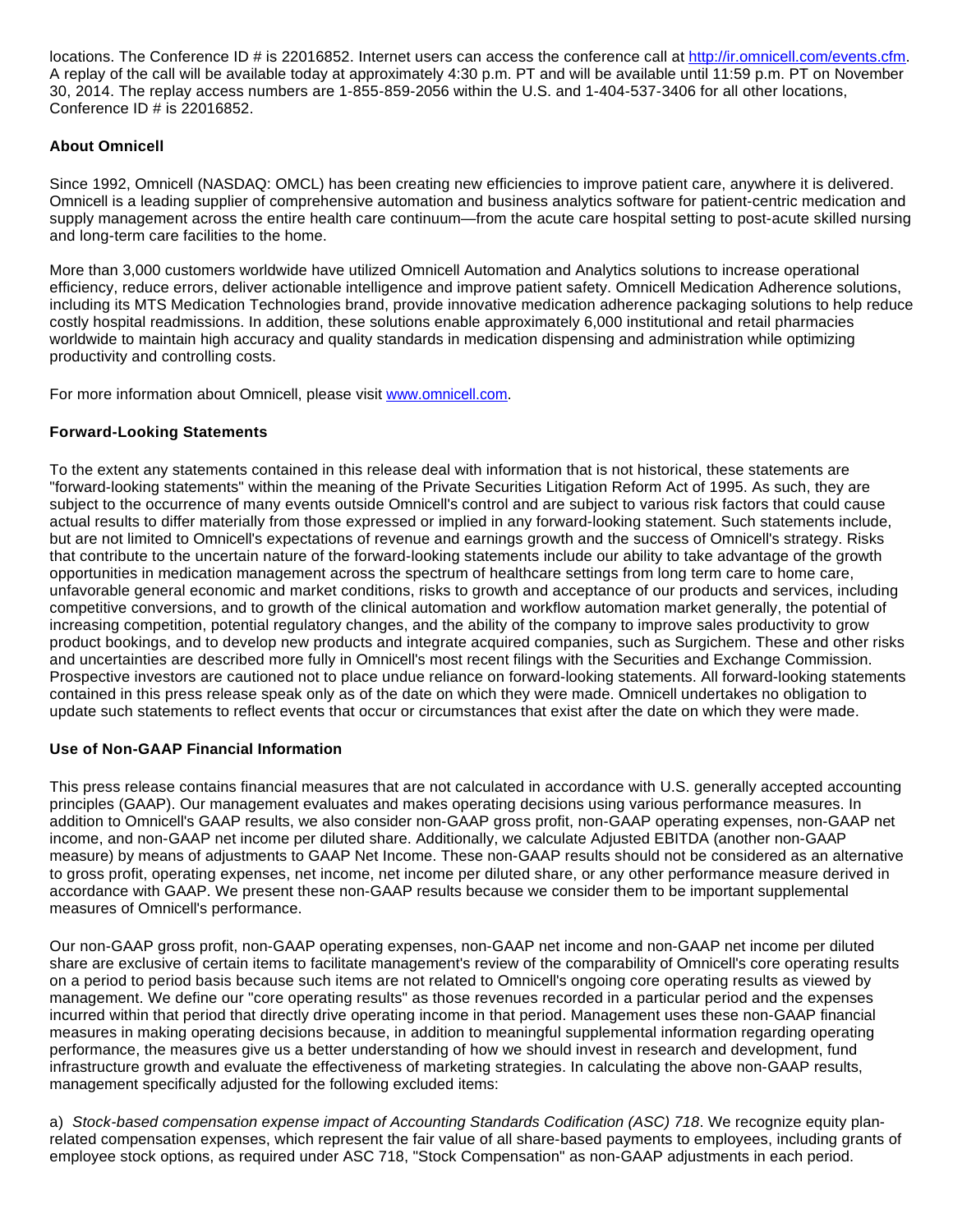b) Reorganization costs. During the nine months ended September 30, 2013, we recorded \$0.7 million (\$0.4 million net of \$0.3 million tax effect) of reorganization costs related to our Medication Adherence segment. This charge is not expected to be recurring and, as such, the financial impact is excluded from our non-GAAP results.

c) Intangible assets amortization from business acquisitions. We excluded from our non-GAAP results the amortization expense of certain intangible assets associated with our business acquisitions. This impacts third quarter 2014 non-GAAP results by \$1.1 million (\$0.6 million net of \$0.5 million tax effect), second quarter 2014 non-GAAP results by \$1.0 million (\$0.6 million net of \$0.4 million tax effect), and third quarter 2013 non-GAAP results by \$1.1 million (\$0.8 million net of \$0.3 million tax effect). These non-cash charges are not considered by management to reflect the core cash-generating performance of the business and therefore are excluded from our non-GAAP results.

Management adjusts for the above items because management believes that, in general, these items possess one or more of the following characteristics: their magnitude and timing are largely outside of Omnicell's control; they are unrelated to the ongoing operation of the business in the ordinary course; they are unusual and we do not expect them to occur in the ordinary course of business; or they are non-operational, or non-cash expenses involving stock option grants.

We believe that the presentation of these non-GAAP financial measures is warranted for several reasons:

1) Such non-GAAP financial measures provide an additional analytical tool for understanding Omnicell's financial performance by excluding the impact of items which may obscure trends in the core operating results of the business;

2) Since we have historically reported non-GAAP results to the investment community, we believe the inclusion of non-GAAP numbers provides consistency and enhances investors' ability to compare our performance across financial reporting periods;

3) These non-GAAP financial measures are employed by Omnicell's management in its own evaluation of performance and are utilized in financial and operational decision making processes, such as budget planning and forecasting; and

4) These non-GAAP financial measures facilitate comparisons to the operating results of other companies in our industry, which use similar financial measures to supplement their GAAP results, thus enhancing the perspective of investors who wish to utilize such comparisons in their analysis of our performance.

Set forth below are additional reasons why share-based compensation expense related to ASC 718 is excluded from our non-GAAP financial measures:

i) While share-based compensation calculated in accordance with ASC 718 constitutes an ongoing and recurring expense of Omnicell, it is not an expense that requires cash settlement by Omnicell. We therefore exclude these charges for purposes of evaluating core operating results. Thus, our non-GAAP measurements are presented exclusive of stock-based compensation expense to assist management and investors in evaluating our core operating results; and

ii) We present ASC 718 share-based payment compensation expense in our reconciliation of non-GAAP financial measures on a pre-tax basis because the exact tax differences related to the timing and deductibility of share-based compensation under ASC 718 are dependent upon the trading price of Omnicell's common stock and the timing and exercise by employees of their stock options. As a result of these timing and market uncertainties, the tax effect related to share-based compensation expense would be inconsistent in amount and frequency and is therefore excluded from our non-GAAP results.

We define adjusted EBITDA as GAAP net income excluding: (i) ASC 718 stock compensation expense; (ii) interest (income) and expense, net; (iii) depreciation and amortization; (iv) provision for income taxes; and (v) other unusual and non-recurring costs and expenses.

As stated above, we present non-GAAP financial measures because we consider them to be important supplemental measures of performance. However, non-GAAP financial measures have limitations as an analytical tool and should not be considered in isolation or as a substitute for Omnicell's GAAP results. In the future, we expect to incur expenses similar to certain of the non-GAAP adjustments described above and expect to continue reporting non-GAAP financial measures excluding such items. Some of the limitations in relying on non-GAAP financial measures are:

- Omnicell's stock option and stock purchase plans are important components of incentive compensation arrangements and will be reflected as expenses in Omnicell's GAAP results for the foreseeable future under ASC 718; and
- Other companies, including companies in Omnicell's industry, may calculate non-GAAP financial measures differently than Omnicell, limiting their usefulness as a comparative measure.

Pursuant to the requirements of SEC Regulation G, a detailed reconciliation between Omnicell's non-GAAP and GAAP financial results is set forth in the financial tables at the end of this press release. Investors are advised to carefully review and consider this information strictly as a supplement to the GAAP results that are contained in this press release and in Omnicell's SEC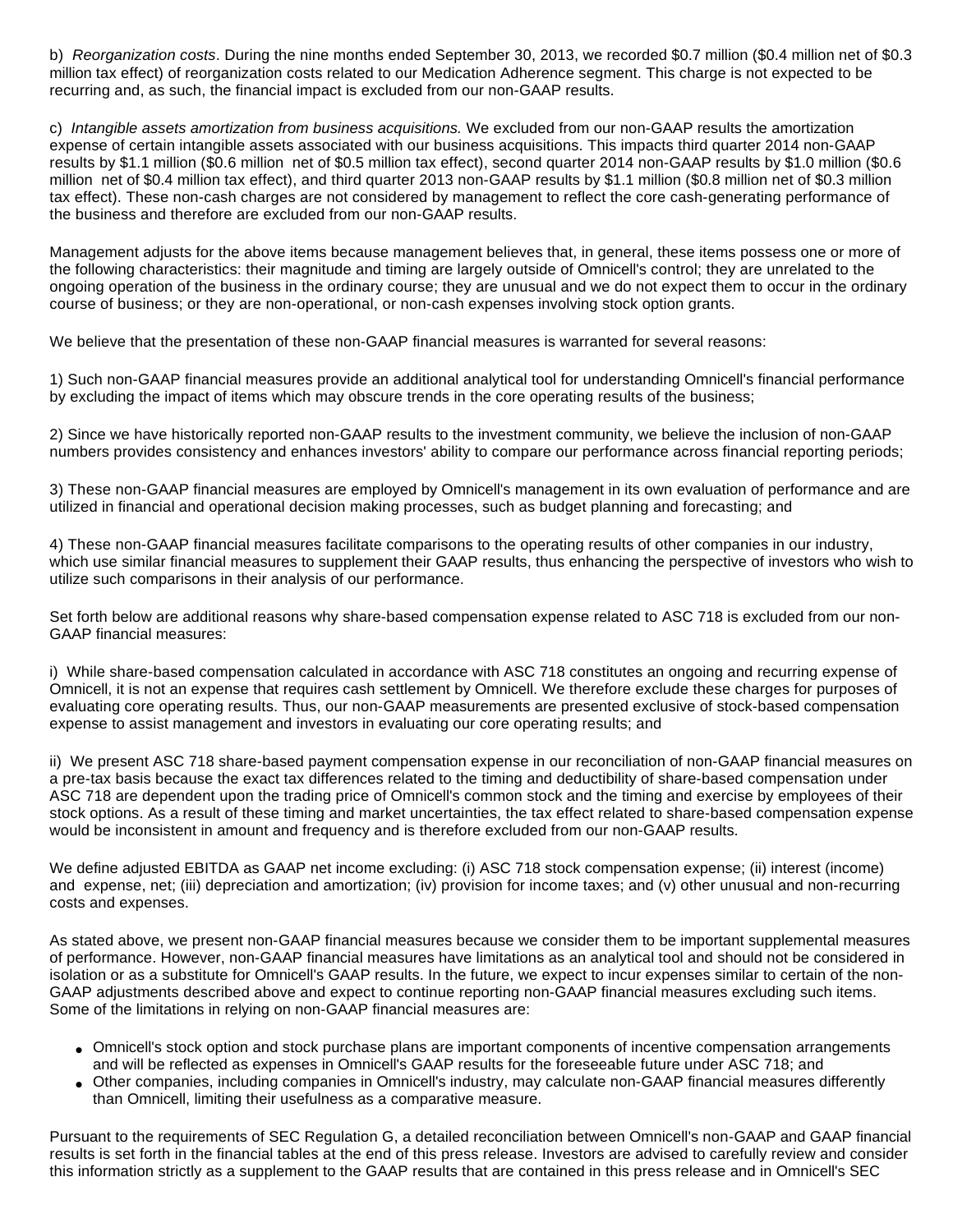### **Omnicell, Inc. Condensed Consolidated Statements of Operations (Unaudited, in thousands, except per share data)**

|                                          |                       | <b>Three Months Ended</b> | <b>Nine Months Ended</b> |                       |                       |  |
|------------------------------------------|-----------------------|---------------------------|--------------------------|-----------------------|-----------------------|--|
|                                          | September 30,<br>2014 | <b>June 30,</b><br>2014   | September 30,<br>2013    | September 30,<br>2014 | September 30,<br>2013 |  |
| Revenues:                                |                       |                           |                          |                       |                       |  |
| Product                                  | \$<br>92,229          | \$<br>85,244              | \$<br>75,508             | \$<br>260,053         | \$<br>220,325         |  |
| Services and other revenues              | 20,314                | 19,808                    | 18,531                   | 59,306                | 54,510                |  |
| Total revenue                            | 112,543               | 105,052                   | 94,039                   | 319,359               | 274,835               |  |
| Cost of revenues:                        |                       |                           |                          |                       |                       |  |
| Cost of product revenues                 | 44,510                | 41,003                    | 33,977                   | 124,413               | 103,810               |  |
| Cost of services and other revenues      | 8,487                 | 8.009                     | 8,022                    | 24,865                | 24,250                |  |
| Total cost of revenues                   | 52,997                | 49,012                    | 41,999                   | 149,278               | 128,060               |  |
| Gross profit                             | 59,546                | 56,040                    | 52,040                   | 170,081               | 146,775               |  |
| Operating expenses:                      |                       |                           |                          |                       |                       |  |
| Research and development                 | 7,078                 | 6,471                     | 6,561                    | 19,670                | 21,665                |  |
| Selling, general and administrative      | 38,871                | 37,011                    | 34,762                   | 114,302               | 100,866               |  |
| Total operating expenses                 | 45,949                | 43,482                    | 41,323                   | 133,972               | 122,531               |  |
| Income from operations                   | 13,597                | 12,558                    | 10,717                   | 36,109                | 24,244                |  |
| Interest and other income (expense), net | (706)                 | (40)                      | 25                       | (1,003)               | (134)                 |  |
| Income before provision for income taxes | 12,891                | 12,518                    | 10,742                   | 35,106                | 24,110                |  |
| Provision for income taxes               | 5,591                 | 4,729                     | 2,987                    | 13,824                | 6,954                 |  |
| Net income                               | \$<br>7,300           | \$<br>7,789               | \$<br>7,755              | \$<br>21,282          | \$<br>17,156          |  |
| Net income per share:                    |                       |                           |                          |                       |                       |  |
| <b>Basic</b>                             | \$<br>0.20            | \$<br>0.22                | 0.22<br>\$               | \$<br>0.60            | \$<br>0.50            |  |
| <b>Diluted</b>                           | \$<br>0.20            | \$<br>0.21                | \$<br>0.21               | \$<br>0.58            | \$<br>0.48            |  |
| Weighted average shares outstanding:     |                       |                           |                          |                       |                       |  |
| <b>Basic</b>                             | 35,994                | 35,661                    | 35,133                   | 35,634                | 34,499                |  |
| <b>Diluted</b>                           | 36,832                | 36,618                    | 36,190                   | 36,617                | 35,466                |  |

## **Omnicell, Inc. Condensed Consolidated Balance Sheets (Unaudited, in thousands)**

|                             | September 30,<br>2014 |         | December 31,<br>2013 |
|-----------------------------|-----------------------|---------|----------------------|
| <b>ASSETS</b>               |                       |         |                      |
| Current assets:             |                       |         |                      |
| Cash and cash equivalents   | \$                    | 104,187 | \$<br>104,531        |
| Accounts receivable, net    |                       | 95,167  | 58,597               |
| Inventories                 |                       | 31,847  | 31,457               |
| Prepaid expenses            |                       | 18,221  | 18,883               |
| Deferred tax assets         |                       | 12,684  | 12,635               |
| Other current assets        |                       | 6,262   | 7,675                |
| Total current assets        |                       | 268,368 | 233,778              |
| Property and equipment, net |                       | 37,688  | 35,254               |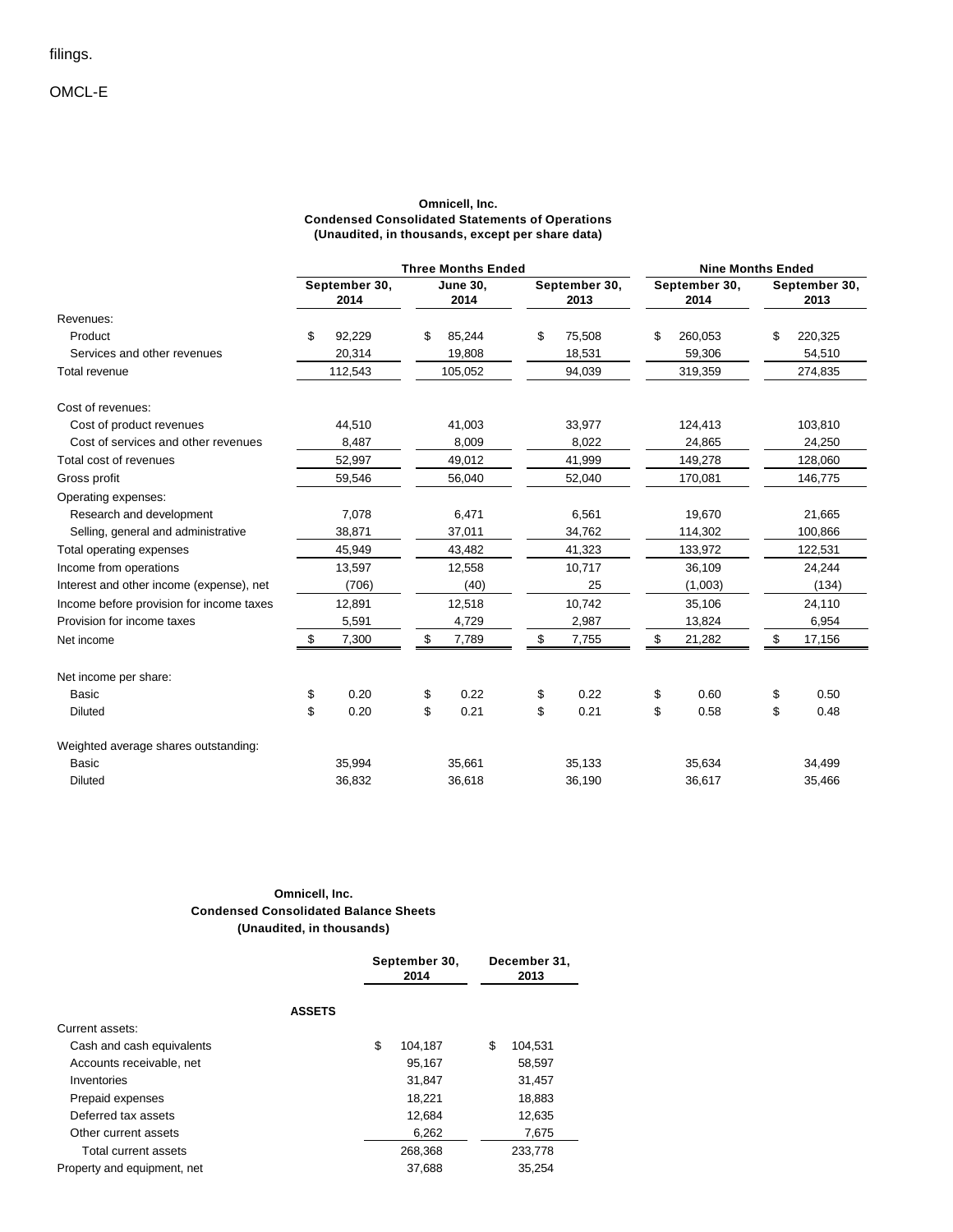| Non-current net investment in sales-type leases | 10.823  | 11.485  |
|-------------------------------------------------|---------|---------|
| Goodwill                                        | 123,090 | 111,343 |
| Intangible assets, net                          | 84.075  | 81,602  |
| Non-current deferred tax assets                 | 975     | 1.102   |
| Other assets                                    | 22.294  | 17.937  |
| Total assets                                    | 547.313 | 492.501 |

### **LIABILITIES AND STOCKHOLDERS' EQUITY**

| <b>Current liabilities:</b>                         |    |         |    |         |
|-----------------------------------------------------|----|---------|----|---------|
| Accounts payable                                    | \$ | 23,202  | \$ | 16.471  |
| Accrued compensation                                |    | 13,071  |    | 19,604  |
| <b>Accrued liabilities</b>                          |    | 17,073  |    | 13,746  |
| Deferred service revenue                            |    | 22,672  |    | 22,626  |
| Deferred gross profit                               |    | 35,542  |    | 19,957  |
| Total current liabilities                           |    | 111,560 |    | 92,404  |
| Non-current deferred service revenue                |    | 20,368  |    | 17,763  |
| Non-current deferred tax liabilities                |    | 30,471  |    | 28,162  |
| Other long-term liabilities                         |    | 6,013   |    | 5,175   |
| Commitments and Contingencies (Note 10 and Note 11) |    |         |    |         |
| <b>Total liabilities</b>                            |    | 143,504 |    |         |
| Stockholders' equity:                               |    |         |    |         |
| Total stockholders' equity                          |    | 378,901 |    | 348,997 |
| Total liabilities and stockholders' equity          | \$ | 547,313 | \$ | 492,501 |

#### **Omnicell, Inc. Reconciliation of GAAP to Non-GAAP (Unaudited, in thousands, except per share data)**

|                                                                                       |    | <b>Three Months Ended</b> |    |                                                   |               |                   |    |                                                   |                    |                   |    |                                                   |
|---------------------------------------------------------------------------------------|----|---------------------------|----|---------------------------------------------------|---------------|-------------------|----|---------------------------------------------------|--------------------|-------------------|----|---------------------------------------------------|
|                                                                                       |    | September 30, 2014        |    |                                                   | June 30, 2014 |                   |    |                                                   | September 30, 2013 |                   |    |                                                   |
|                                                                                       |    | <b>Net Income</b>         |    | <b>Net Income</b><br>per Share-<br><b>Diluted</b> |               | <b>Net Income</b> |    | <b>Net Income</b><br>per Share-<br><b>Diluted</b> |                    | <b>Net Income</b> |    | <b>Net Income</b><br>per Share-<br><b>Diluted</b> |
| <b>GAAP</b>                                                                           | \$ | 7,300                     | \$ | 0.20                                              | \$            | 7,789             | \$ | 0.21                                              | \$                 | 7,755             | \$ | 0.21                                              |
| Non-GAAP adjustments:<br>Amortization of intangible assets                            |    |                           |    |                                                   |               |                   |    |                                                   |                    |                   |    |                                                   |
| acquired by acquisition                                                               |    | 1,146                     |    |                                                   |               | 1,048             |    |                                                   |                    | 1,060             |    |                                                   |
| Subtotal pretax adjustments<br>Income tax effect of non-GAAP                          |    | 1,146                     |    |                                                   |               | 1,048             |    |                                                   |                    | 1,060             |    |                                                   |
| adjustments (a)                                                                       |    | (497)                     |    |                                                   |               | (395)             |    |                                                   |                    | (295)             |    |                                                   |
| Subtotal after-tax adjustments<br>ASC 718 share-based compensation<br>adjustment (b): |    | 649                       |    |                                                   |               | 653               |    |                                                   |                    | 765               |    |                                                   |
| Gross profit                                                                          |    | 441                       |    |                                                   |               | 264               |    |                                                   |                    | 325               |    |                                                   |
| Operating expenses                                                                    |    | 2,720                     |    |                                                   |               | 2,456             |    |                                                   |                    | 2,485             |    |                                                   |
| Subtotal ASC 718 share-based                                                          |    |                           |    |                                                   |               |                   |    |                                                   |                    |                   |    |                                                   |
| compensation adjustments                                                              |    | 3,161                     |    |                                                   |               | 2,720             |    |                                                   |                    | 2,810             |    |                                                   |
| Total non-GAAP adjustments                                                            |    | 3,810                     |    | 0.10                                              |               | 3,373             |    | 0.09                                              |                    | 3,575             |    | 0.10                                              |
| <b>Non-GAAP</b>                                                                       | S  | 11,110                    | \$ | 0.30                                              | \$            | 11,162            | \$ | 0.30                                              | \$                 | 11,330            | \$ | 0.31                                              |

(a) Tax effect amounts are calculated using the effective tax rates for the respective periods presented.

\_\_\_\_\_\_\_\_\_\_\_\_\_\_\_\_\_\_\_\_\_\_\_\_\_\_\_\_\_\_\_\_\_\_\_\_\_\_\_\_\_\_\_\_

(b) This adjustment reflects the accounting impact of non-cash stock-based compensation expense for the periods shown.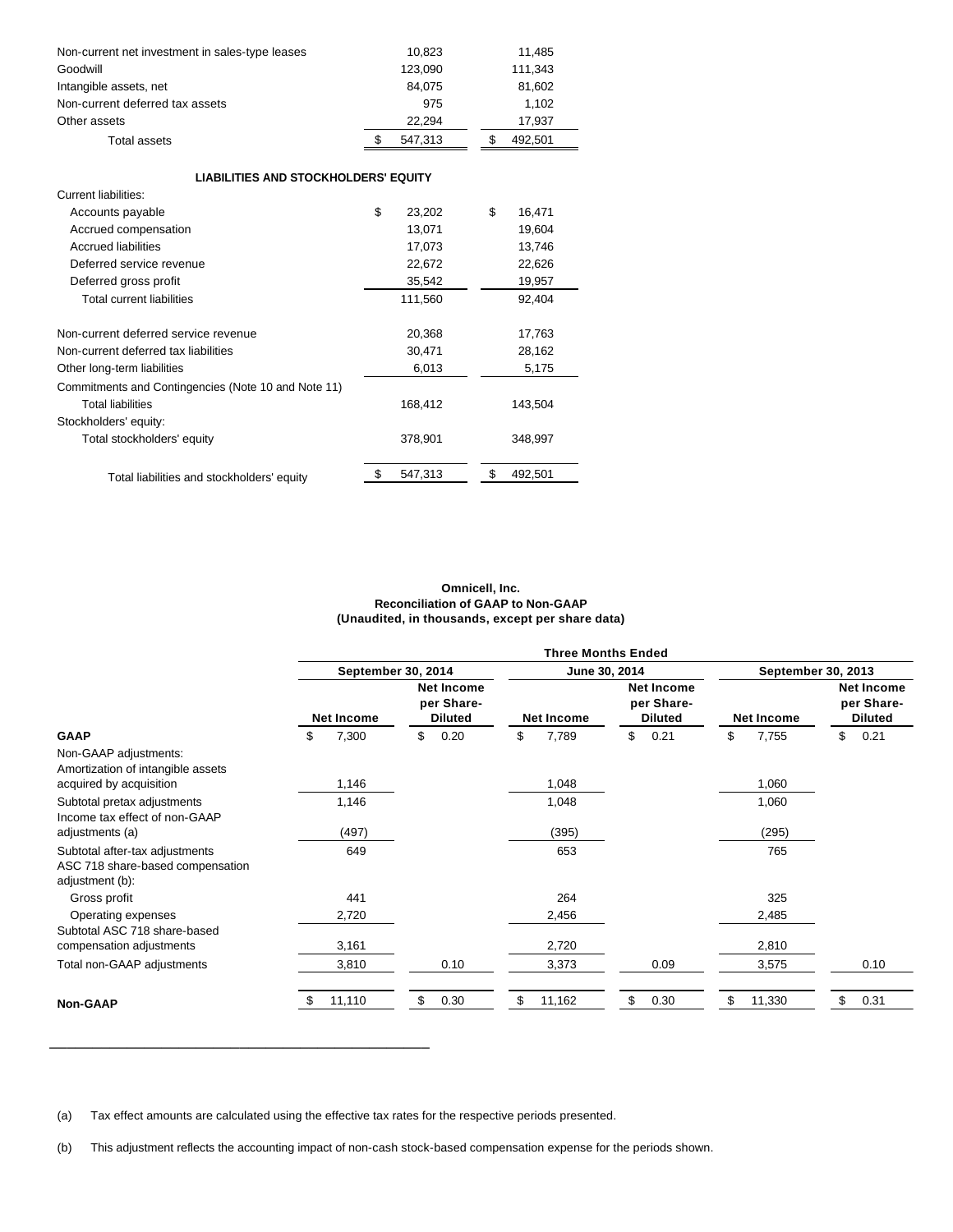### **Omnicell, Inc. Reconciliation of GAAP to Non-GAAP (Unaudited, in thousands, except per share data)**

|                                                           | <b>Nine Months Ended</b> |                                                   |                   |                                                   |  |  |  |  |
|-----------------------------------------------------------|--------------------------|---------------------------------------------------|-------------------|---------------------------------------------------|--|--|--|--|
|                                                           |                          | September 30, 2014                                |                   | September 30, 2013                                |  |  |  |  |
|                                                           | <b>Net Income</b>        | <b>Net Income</b><br>per Share-<br><b>Diluted</b> | <b>Net Income</b> | <b>Net Income</b><br>per Share-<br><b>Diluted</b> |  |  |  |  |
| <b>GAAP</b>                                               | 21,282<br>S              | \$<br>0.58                                        | \$<br>17,156      | \$<br>0.48                                        |  |  |  |  |
| Non-GAAP adjustments:                                     |                          |                                                   |                   |                                                   |  |  |  |  |
| Reorganization costs (a)                                  |                          |                                                   | 732               |                                                   |  |  |  |  |
| Amortization of intangible assets acquired by acquisition | 3,241                    |                                                   | 3,180             |                                                   |  |  |  |  |
| Subtotal pretax adjustments                               | 3,241                    |                                                   | 3,912             |                                                   |  |  |  |  |
| Income tax effect of non-GAAP adjustments (b)             | (1,270)                  |                                                   | (1, 395)          |                                                   |  |  |  |  |
| Subtotal after-tax adjustments                            | 1,971                    |                                                   | 2,517             |                                                   |  |  |  |  |
| ASC 718 share-based compensation adjustment (c):          |                          |                                                   |                   |                                                   |  |  |  |  |
| Gross profit                                              | 973                      |                                                   | 954               |                                                   |  |  |  |  |
| Operating expenses                                        | 7,637                    |                                                   | 7,469             |                                                   |  |  |  |  |
| Subtotal 718 share-based compensation adjustment (c)      | 8,610                    |                                                   | 8,423             |                                                   |  |  |  |  |
| Total non-GAAP adjustments                                | 10,581                   | 0.29                                              | 10,940            | 0.31                                              |  |  |  |  |
| <b>Non-GAAP</b>                                           | 31,863<br>S              | \$<br>0.87                                        | 28,096<br>S       | \$<br>0.79                                        |  |  |  |  |

(a) Non-recurring reorganization costs related to our Medication Adherence segment.

\_\_\_\_\_\_\_\_\_\_\_\_\_\_\_\_\_\_\_\_\_\_\_\_\_\_\_\_\_\_\_\_\_\_\_\_\_\_\_\_\_\_\_\_

\_\_\_\_\_\_\_\_\_\_\_\_\_\_\_\_\_\_\_\_\_\_\_\_\_\_\_\_\_\_\_\_\_\_\_\_\_\_\_\_\_\_\_\_

(b) Tax effect amounts are calculated using the effective tax rates for the respective periods presented.

(c) This adjustment reflects the accounting impact of non-cash stock-based compensation expense for the periods shown.

### **Omnicell, Inc. Calculation of Adjusted EBITDA (1) (Unaudited, in thousands)**

|                                       | <b>Three Months Ended</b> |                       |    |                         |    |                       | <b>Nine Months Ended</b> |                       |    |                       |  |
|---------------------------------------|---------------------------|-----------------------|----|-------------------------|----|-----------------------|--------------------------|-----------------------|----|-----------------------|--|
|                                       |                           | September 30,<br>2014 |    | <b>June 30.</b><br>2014 |    | September 30,<br>2013 |                          | September 30,<br>2014 |    | September 30,<br>2013 |  |
| GAAP net income                       | \$                        | 7,300                 | \$ | 7.789                   | \$ | 7,755                 | \$                       | 21,282                | \$ | 17.156                |  |
| Add back:                             |                           |                       |    |                         |    |                       |                          |                       |    |                       |  |
| ASC 718 stock compensation expense    |                           | 3,161                 |    | 2,720                   |    | 2,810                 |                          | 8.610                 |    | 8,423                 |  |
| Reorganization costs                  |                           | –                     |    |                         |    |                       |                          |                       |    | 732                   |  |
| Interest (income) and expense, net    |                           | 55                    |    | (32)                    |    | (14)                  |                          | 21                    |    | 85                    |  |
| Depreciation and amortization expense |                           | 5.314                 |    | 4.779                   |    | 4,488                 |                          | 14.705                |    | 13.732                |  |
| Income tax expense                    |                           | 5,591                 |    | 4,729                   |    | 2,987                 |                          | 13,824                |    | 6,954                 |  |
| Non-GAAP adjusted EBITDA (1)          |                           | 21.421                |    | 19.985                  |    | 18.026                |                          | 58.442                |    | 47.082                |  |